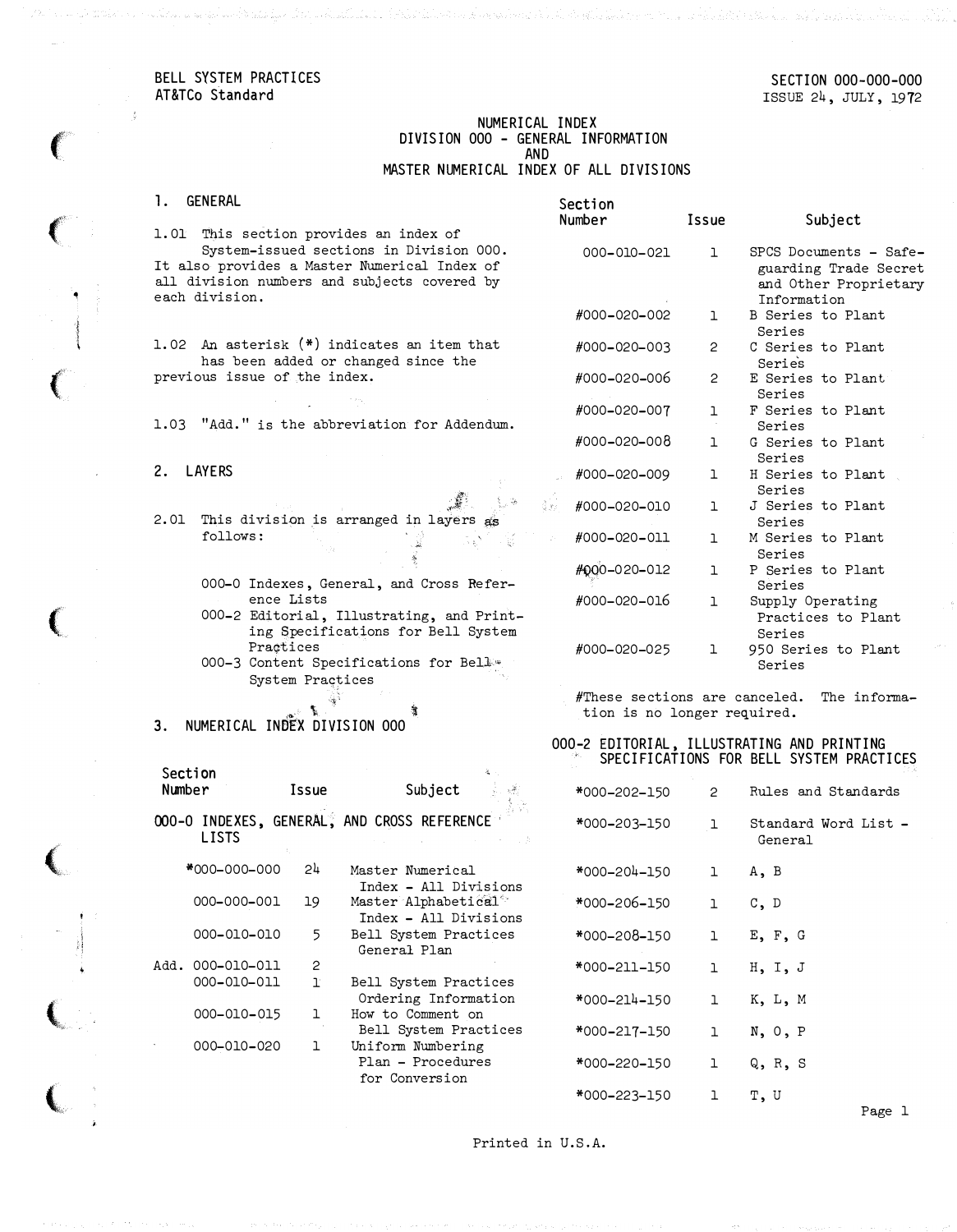| Section<br>Number  |                              | Issue                                                                                | Subject                                                                                                                                           | Number       | Division       | Subject                                                                                                                                                                    |
|--------------------|------------------------------|--------------------------------------------------------------------------------------|---------------------------------------------------------------------------------------------------------------------------------------------------|--------------|----------------|----------------------------------------------------------------------------------------------------------------------------------------------------------------------------|
|                    | (Cont 'd)                    |                                                                                      | 000-2 Editorial, Illustrating and Printing<br>Specifications for Bell System Practices                                                            |              | MENT AND POWER | 020) APPARATUS, MISCELLANEOUS EQUIPMENT,<br>179) MATERIALS, CIRCUITS, METHODS, TOOLS,<br>GAUGES, TEST EQUIPMENT, SIGNALING EQUIP-                                          |
|                    | *000-225-150<br>*000-245-150 | $\mathbf{1}$                                                                         | $V$ , $W$ , $X$ , $Y$ , $Z$<br>Illustrating<br>Specification -                                                                                    | 020)<br>021) |                | Common - Division 020 to 178 Inclusive                                                                                                                                     |
|                    |                              |                                                                                      | General                                                                                                                                           | 020          |                | General Information - Divisions 020<br>to 178 Inclusive                                                                                                                    |
|                    | *000-245-155                 |                                                                                      | Illustrating Specifi-<br>cation Customer<br>Products $-66$ -Type<br>Connection Blocks                                                             | 022)<br>049) | Apparatus      |                                                                                                                                                                            |
| division           |                              |                                                                                      | These sections were formerly in the 790                                                                                                           | 024          |                | Amplifiers, Controllers, Control<br>Units, Regulators and Electron<br>Tubes                                                                                                |
|                    | PRACTICES                    |                                                                                      | 000-3 CONTENT SPECIFICATIONS FOR BELL SYSTEM                                                                                                      | 026          |                | Banks, Clutches, Commutators and<br>Commutator Brushes, Elevator<br>Apparatus, Multiple Brushes and                                                                        |
|                    | *000-304-150                 | ı                                                                                    | Content Specification<br>for Data Apparatus                                                                                                       |              |                | Rods, and Trip Rods for Panel<br>Offices - Circuit Breakers, Com-<br>pensators, Contactors, Control                                                                        |
|                    | 790-304-150                  |                                                                                      | This section was formerly numbered                                                                                                                |              |                | Panels, Fuses and Mountings, Mag-<br>netic Switches, Selectors and<br>Starters                                                                                             |
| 4.                 |                              |                                                                                      | MASTER NUMERICAL INDEX OF ALL DIVISIONS                                                                                                           |              |                |                                                                                                                                                                            |
| Division<br>Number | 000) GENERAL INFORMATION     | Subject                                                                              |                                                                                                                                                   | 028          |                | Autotransformers, Bells, Buzzers,<br>Dials, Dial Adapters and Mount-<br>ings, Gongs, Head Telephone Sets,<br>Headsets, Potentiometers,<br>Rheostats, Ringers, and Sounders |
| 019)               |                              |                                                                                      |                                                                                                                                                   | 030          |                | Calculagraphs, Call Timing Switch,                                                                                                                                         |
| 000                |                              |                                                                                      | General Information and Master<br>Numerical Index of All Divisions                                                                                |              |                | Cameras, Clocks, Counters, Photo<br>Processors, Registers, Selector<br>Multiple Designation Cards,                                                                         |
| 001<br>002<br>003  |                              | Reserved for Company-Issued<br>Administrative Practices.<br>Number Assignments to be |                                                                                                                                                   |              |                | Switches, Tape Printers, Ticketers,<br>Timers and Time Stamp                                                                                                               |
| 004                | Made Locally.                |                                                                                      |                                                                                                                                                   | 032          |                | Capacitors, Connectors, Cords, Cord<br>Reels, Diodes, Drops, Ferrod                                                                                                        |
| 005                | Language                     |                                                                                      | Abbreviations, Definitions, Draw-<br>ings, Requirement Tables, Speci-<br>fications, Symbols, and Common                                           |              |                | Sensors, Jacks, Keys, Lamps, Plugs,<br>Resistors, Signals, Sockets, Ther-<br>mistors, Transistors and Varistors                                                            |
| 006                |                              | Microfilm Systems                                                                    |                                                                                                                                                   | 034          |                | Distributors, Regenerators, and<br>Regenerative Repeaters for Tele-                                                                                                        |
| 007                |                              | Electronic Data Processing                                                           |                                                                                                                                                   |              |                | typewriter Service - AMA Tape<br>Reels and Reeler, Cleaning                                                                                                                |
| 010                |                              |                                                                                      | Administrative Coordination Methods<br>- First Aid, Fire Fighting, Safety<br>Precautions, Rescue, Restrictions<br>of Plant Activities, Radiation, |              |                | Cabinet, Perforators, Readers,<br>Recorders, Recorder-Reproducers,<br>Tape Announcing Machine and<br>Translators                                                           |
|                    |                              |                                                                                      | Records and Reports, Engineering<br>Complaint Procedures, Intercompany<br>Services Coordination (ISC) Plan                                        | 040          | Relays         |                                                                                                                                                                            |

and the contract of the contract of the

<sup>J</sup>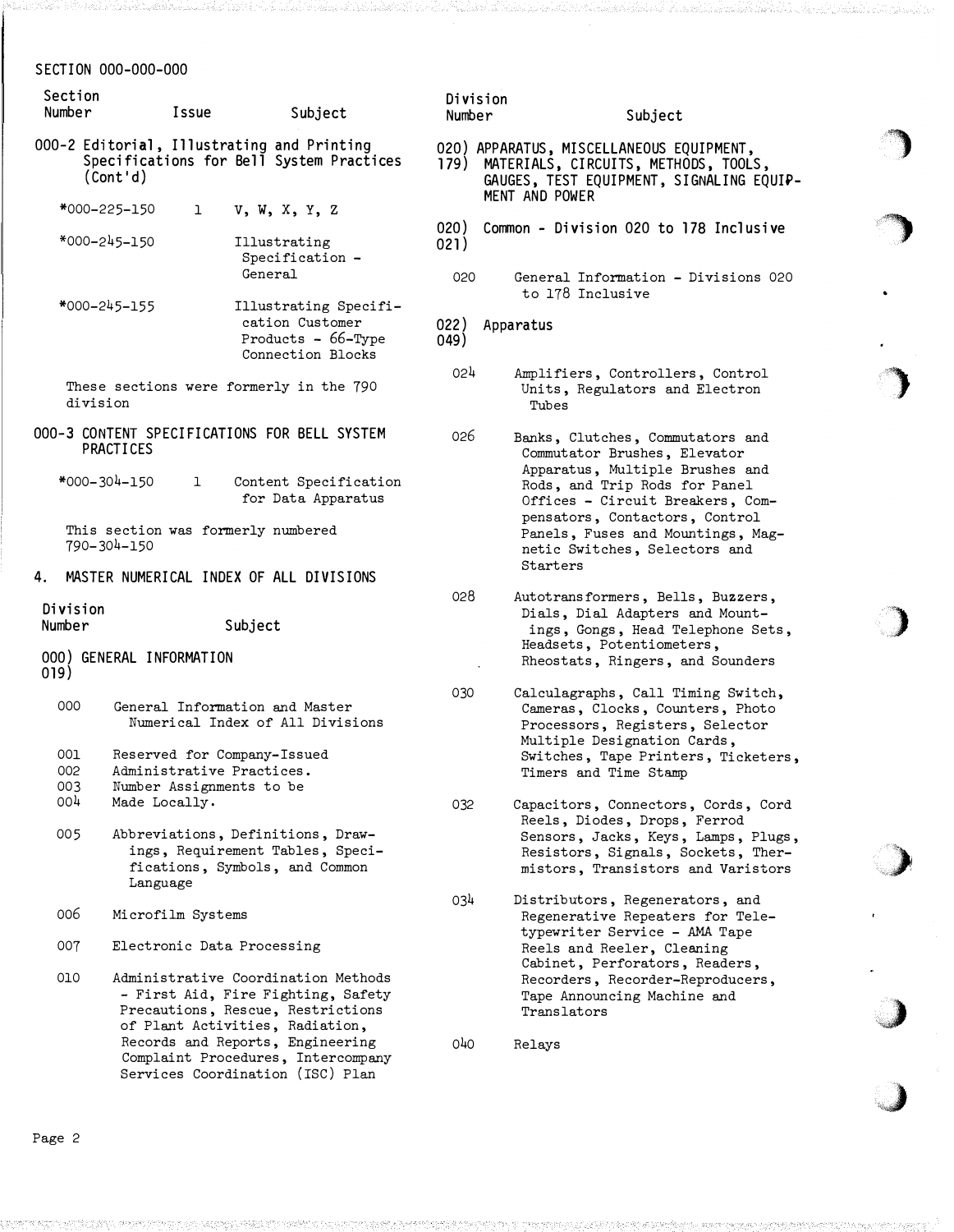| Division<br>Number | Subject                                                                                                                                     | Division<br>Number | Subject                                                                                                                                      |
|--------------------|---------------------------------------------------------------------------------------------------------------------------------------------|--------------------|----------------------------------------------------------------------------------------------------------------------------------------------|
| 065)<br>069)       | Miscellaneous Equipment, Materials<br>Circuits, and Methods                                                                                 | 103                | Transmission Test Equipment                                                                                                                  |
| 065                | Miscellaneous Equipment and                                                                                                                 | 104                | Radio Test Equipment                                                                                                                         |
|                    | Materials - Furniture, Fixtures,<br>Appliances, Power Plant Materials,                                                                      | 105                | PBX and Station Test Equipment                                                                                                               |
|                    | Greases, Oils, Cleaning Fluids                                                                                                              | 106                | Electrical Test Equipment, (Outside<br>Plant)                                                                                                |
| 067                | Concentrators, (Line Concentrators<br>No. 1A and 2A, and Line Concen-<br>trator and Central Office Equip-<br>ment Associated with Emergency | 107                | Data and Teletypewriter Testing<br>Equipment                                                                                                 |
|                    | Reporting System, 520-Type PBX)                                                                                                             | 155) Power<br>178) |                                                                                                                                              |
| 069                | Miscellaneous Methods - Cabling,<br>Wiring, Skinning, Connecting;                                                                           | 155                | Alternators, Engine Alternators,                                                                                                             |
|                    | Cleaning, Treating and Recon-<br>ditioning Apparatus                                                                                        |                    | Gas Turbine Alternators, Tone<br>Alternators, Tone Machines, Tone                                                                            |
| (074)<br>099)      | Tools and Gauges                                                                                                                            |                    | Generators, Ringing and Coin Con-<br>trol Generators, Charging Genera-<br>tors and Motor Generators                                          |
| 074                | Catalogue Information - Tools                                                                                                               | 157                | <b>Batteries</b>                                                                                                                             |
| 075                | Tools and Materials - (Common<br>Usage) - Maintenance, Selection<br>and Use                                                                 | 159                | Engines and Engine Sets, Motors,<br>Dynamotors and Drives                                                                                    |
| 076                | Tools and Materials - (Switching<br>Systems and Power) - Maintenance,<br>Selection and Use                                                  | 161                | Speed Reduction Units, Converters<br>and Inverters, Air Dryers, Com-<br>pressors, Compressor-Dehydrators<br>and Dehydrators, Exhauster Sets, |
| 080                | Tools and Materials, (Customer<br>Equipment)                                                                                                |                    | Fans, Tube Cooling Systems and<br>Ventilating Equipment, Call<br>Announcer Machines, and Wave-<br>guides                                     |
| 081                | Tools & Materials, (Outside<br>Plant)                                                                                                       | 163                | Interrupters and Ringing Machines                                                                                                            |
| 084                | Catalogue Information - Gauges -                                                                                                            |                    | and Pole Changes                                                                                                                             |
|                    | Electrical Indicating Instruments<br>and Meters                                                                                             | 167                | Power Plants, Power Units and<br>Power Supply                                                                                                |
| 085                | Gauges - (Common Usage) - Main-<br>tenance, Selection and Use                                                                               | 169                | Rectifiers and Filament Supplies                                                                                                             |
| 100)<br>109)       | Test Equipment                                                                                                                              | 171                | Miscellaneous Power Circuits and<br>Equipment                                                                                                |
|                    |                                                                                                                                             |                    | 179) Signaling Equipment                                                                                                                     |
| 100                | Test Equipment, Electrical Indicat-<br>ing Instruments and Meters -<br>(Common Usage) - Maintenance,<br>Selection and Use                   | 179                | Signaling Circuits and Associated<br>Ringer Circuits                                                                                         |
| 102                | Test Equipment, Electrical Indicat-<br>ing Instruments and Meters -<br>(Switching Systems and Power) -<br>Maintenance, Selection and Use    |                    |                                                                                                                                              |

 $\left($ 

 $\big($ 

 $\sim$ 

€

 $\big($ 

 $\big($ 

 $\overline{\mathbf{C}}$ 

 $\overline{\mathbf{C}}$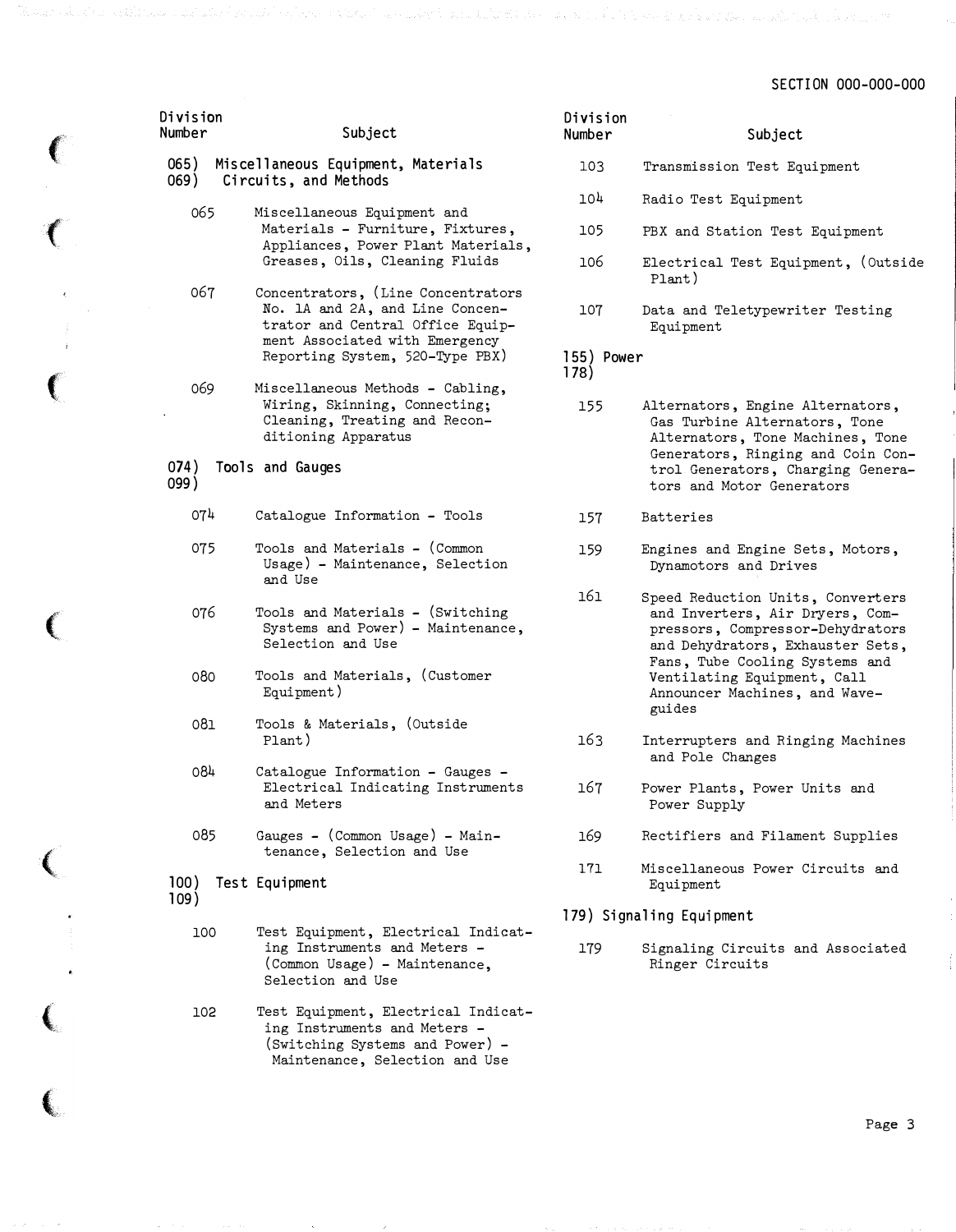| Division<br>Number | Subject                                                                                                                              | Division<br>Number | Subject                                                                                                                           |  |
|--------------------|--------------------------------------------------------------------------------------------------------------------------------------|--------------------|-----------------------------------------------------------------------------------------------------------------------------------|--|
| 289)               | 200) SWITCHING SYSTEMS                                                                                                               | 379)               | 300) TRANSMISSION SYSTEMS AND TESTING                                                                                             |  |
| 200                | Cross Reference List - A Series to<br>Plant Series                                                                                   | 300                | Transmission Systems and Testing -<br>Cross Reference Lists                                                                       |  |
| 201                | Supplemental Information - Central<br>Offices                                                                                        | 301                | Transmission Performance Measurement<br>Plans                                                                                     |  |
| 205                | Automatic Data Test Circuits                                                                                                         | 302                | Transmission Test Line Directories                                                                                                |  |
| 210                | Service Observing and Plant and<br>Traffic Desks                                                                                     | 304                | Transmission Data                                                                                                                 |  |
|                    |                                                                                                                                      | 309                | Switched Services Networks                                                                                                        |  |
| 211                | No. 1, 3, 5 and 6 Toll Offices,<br>No. 1, 3, 5 and 6 Toll Switch-<br>boards and No. 6A Teletypewriter                                | 310                | Nonswitched Special Services Systems                                                                                              |  |
|                    | Switchboard                                                                                                                          | 311                | Switched Special Services Systems                                                                                                 |  |
| 212                | No. 4A and 4M Toll Switching Systems                                                                                                 | 312                | Private Line Data Systems and<br>Services                                                                                         |  |
| 213                | No. 1 Accounting Center - Automatic<br>Message Accounting System                                                                     | 314                | Digital and Analogue Data Trans-<br>mission Systems                                                                               |  |
| 215                | Panel Offices                                                                                                                        | 318                | Television Systems                                                                                                                |  |
| 216                | No. 1 Crossbar Offices                                                                                                               | 320                | Program Transmission Systems and                                                                                                  |  |
| 218                | No. 5 Crossbar Offices                                                                                                               |                    | Services                                                                                                                          |  |
| 220                | Crossbar Tandem Offices                                                                                                              | 330                | Cable and Open Wire Testing and<br>Trouble Location Methods                                                                       |  |
| 225                | Testing Information Applying to<br>Specific Step-by-Step and Commu-<br>nity Dial Offices                                             | 331                | Transmission and Noise Testing,<br>Central Office PBX Customer Lines<br>and Equipment                                             |  |
| 226                | Equipment Common to More Than One<br>Type Step-by-Step or Community<br>Dial Office                                                   | 332                | Voice Frequency Telephone Repeaters,<br>Pilot Wire Regulators, Echo Sup-<br>pressors Composite Sets and Asso-<br>ciated Equipment |  |
| 227                | General and Testing Information<br>Applying to Intertoll Dialing,<br>CAMA, AMA, ANI, TOUCH-TONE<br>Calling and Common Control Equip- | 333                | Overall Signaling Arrangements<br>and Testing                                                                                     |  |
| 231                | ment - Step-by-Step Systems<br>No. 1 Electronic Switching System                                                                     | 340                | PICTUREPHONE® Services - Baseband<br>Video Transmission                                                                           |  |
| 232                | No. 2 Electronic Switching System                                                                                                    | 341                | PICTUREPHONE® Transmission Per-<br>formance Plan                                                                                  |  |
| 240                | No. 101 Electronic Switching System                                                                                                  | 354                | Frequency Generating Systems                                                                                                      |  |
| 250                | Traffic Service Systems                                                                                                              |                    |                                                                                                                                   |  |
| 252                | Traffic Management Systems                                                                                                           | 355                | K Carrier                                                                                                                         |  |
| 254                | Stored Program Control                                                                                                               | 356                | J, K and I Multiplex Terminals                                                                                                    |  |
|                    |                                                                                                                                      |                    |                                                                                                                                   |  |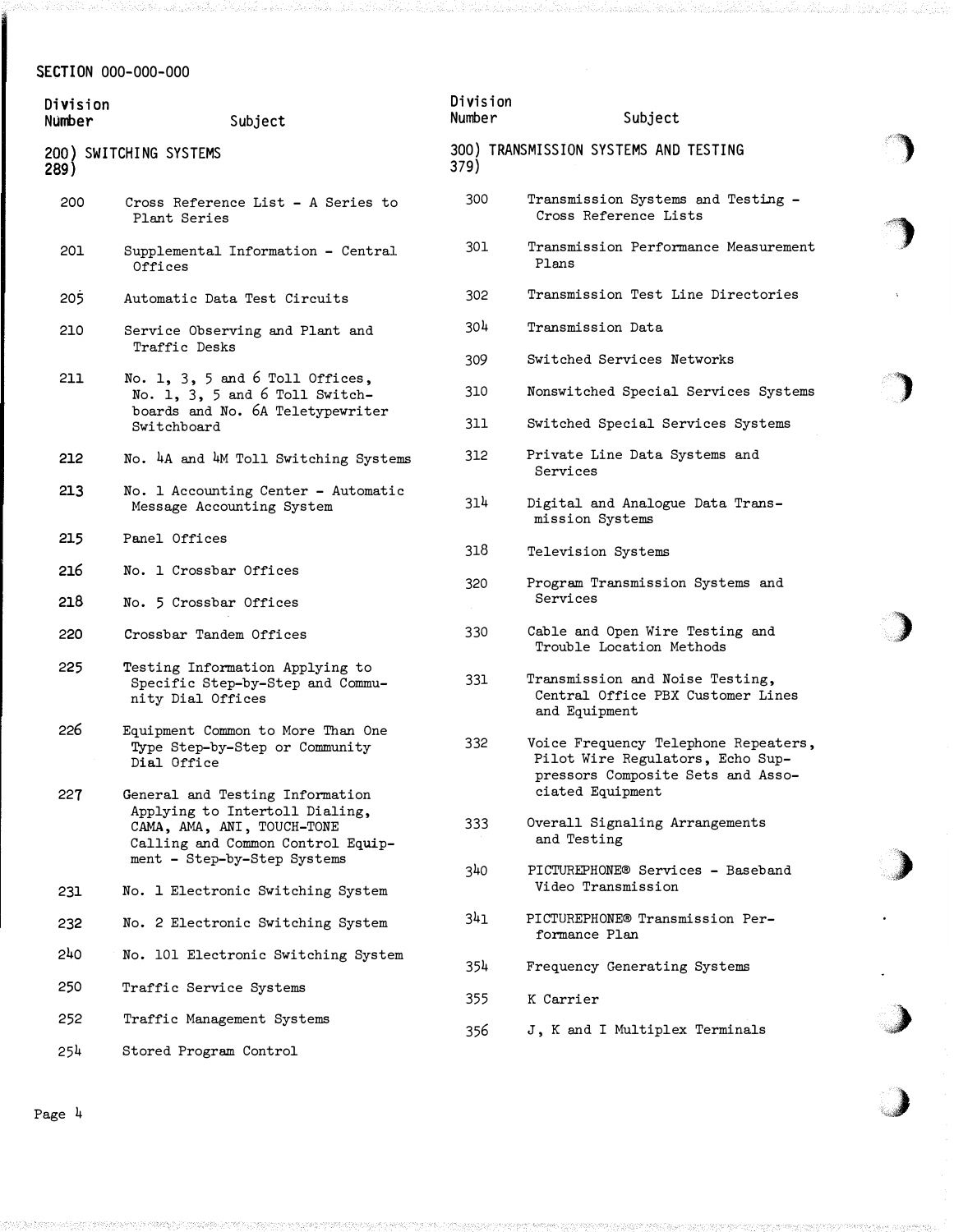| Division<br>Number | Subject                                                                                                                                         | Divisi<br>Number      |
|--------------------|-------------------------------------------------------------------------------------------------------------------------------------------------|-----------------------|
| 357                | Wire Line Entrance Links and Broad-<br>band Entrance Links and Inter-<br>connection                                                             | 409                   |
|                    |                                                                                                                                                 | 410                   |
| 358                | Type L1 Carrier Telephone System<br>and Associated Equipment Components                                                                         | 411                   |
| 359                | L3 and L4 Carrier                                                                                                                               | 412                   |
| 360                | Maintenance Center Tests - Equip-<br>ment Components Type L1 and Type<br>L3 Carrier Telephone Systems                                           | 413<br>420            |
| 361                | Service Center Tests - Type N, O,<br>and ON Carrier Systems                                                                                     |                       |
| 362                | Type N, O and ON Carrier Telephone<br>Systems and Associated Equipment<br>Components                                                            | 460) CU<br>599)       |
| 363                | P-Type Carrier                                                                                                                                  | 460) C<br>469)        |
| 364                | Ocean Cables (Long Lines Only)                                                                                                                  | 460                   |
| 365                | Digital Transmission Systems                                                                                                                    | 461                   |
| 370                | TASI (Long Lines Only)                                                                                                                          | 462                   |
| 371                | Broadband Restoration                                                                                                                           |                       |
| 400) RADIO<br>449) |                                                                                                                                                 | 463                   |
|                    | (For Radio Test Equipment - See<br>Division 104)                                                                                                | 469<br>470) S<br>489) |
| 400                | Radio - Administration (Includes<br>Cross Reference List - R Series<br>to Plant Series)                                                         | 473                   |
| 402                | Antennas, Transmission Lines, and<br>Wave Guide                                                                                                 |                       |
| 403                | Coastal Harbor, High Seas, Overseas,<br>and Emergency Point-To-Point Radio                                                                      |                       |
| 404                | Manual Mobile Radio                                                                                                                             | 475                   |
| 405                | MJ, MK and ML Mobile Radio Telephone                                                                                                            | 476                   |
| 406                | Air-Ground Radio                                                                                                                                |                       |
| 407                | Personal Radio Services                                                                                                                         | 480                   |
| 408                | Motorola, RCA, Federal, REL, Narrow-<br>band Auxiliary Channel and Other<br>Non Western Electric Microwave<br>Radio, and TV Off-the-Air Pick-up |                       |

Services

 $\left($ 

 $\left($ 

 $\overline{\mathbf{C}}$ 

 $\ddot{\phantom{1}}$ 

 $\big($ 

 $\epsilon$ 

 $\overline{\mathbf{C}}$ 

 $\mathbb{Z}^2$ 

l

| Division<br>Number | Subject                                                                                                                                                                                                                                      |
|--------------------|----------------------------------------------------------------------------------------------------------------------------------------------------------------------------------------------------------------------------------------------|
| 409                | TE, TJ, TL, TM and TM-Al Microwave<br>Radio                                                                                                                                                                                                  |
| 410                | TD-2 Microwave Radio                                                                                                                                                                                                                         |
| 411                | TD-3 Microwave Radio                                                                                                                                                                                                                         |
| 412                | TH-1 Microwave Radio                                                                                                                                                                                                                         |
| 413                | TH-3 Microwave Radio                                                                                                                                                                                                                         |
| 420                | Microwave Radio - Common Equipment                                                                                                                                                                                                           |
|                    | (For Radio Engineering - See Divi-<br>sion 940)                                                                                                                                                                                              |
| 599)               | 460) CUSTOMER EQUIPMENT                                                                                                                                                                                                                      |
| 469)               | 460) Common To Customer Equipment                                                                                                                                                                                                            |
| 460                | General Information                                                                                                                                                                                                                          |
| 461                | Wiring and Cabling                                                                                                                                                                                                                           |
| 462                | Drop and Block Wiring and Dedicated<br>Plant                                                                                                                                                                                                 |
| 463                | Miscellaneous Station Apparatus<br>for<br>Use With Station Installation                                                                                                                                                                      |
| 469                | Administrative Information                                                                                                                                                                                                                   |
| 489)               | 470) Special Services                                                                                                                                                                                                                        |
| 473                | Intra-PBX Protection of Service,<br>Code Calling, Customer Training,<br>Dispatching, Emergency Reporting,<br>Interface Trunks, Message Waiting,<br>Recorded Telephone Dictation,<br>Telephone Answering Systems, and<br>Transmitter Transfer |
| 475                | Call Distributing Systems No. 1S,<br>Information Desks, and Order<br>Turrets                                                                                                                                                                 |
| ከ76                | Force Administration Data System                                                                                                                                                                                                             |

Force Administration Data System (FADS) - Automatic Call Distributing Systems (ACD) No. 2A and 3A

Private Service Systems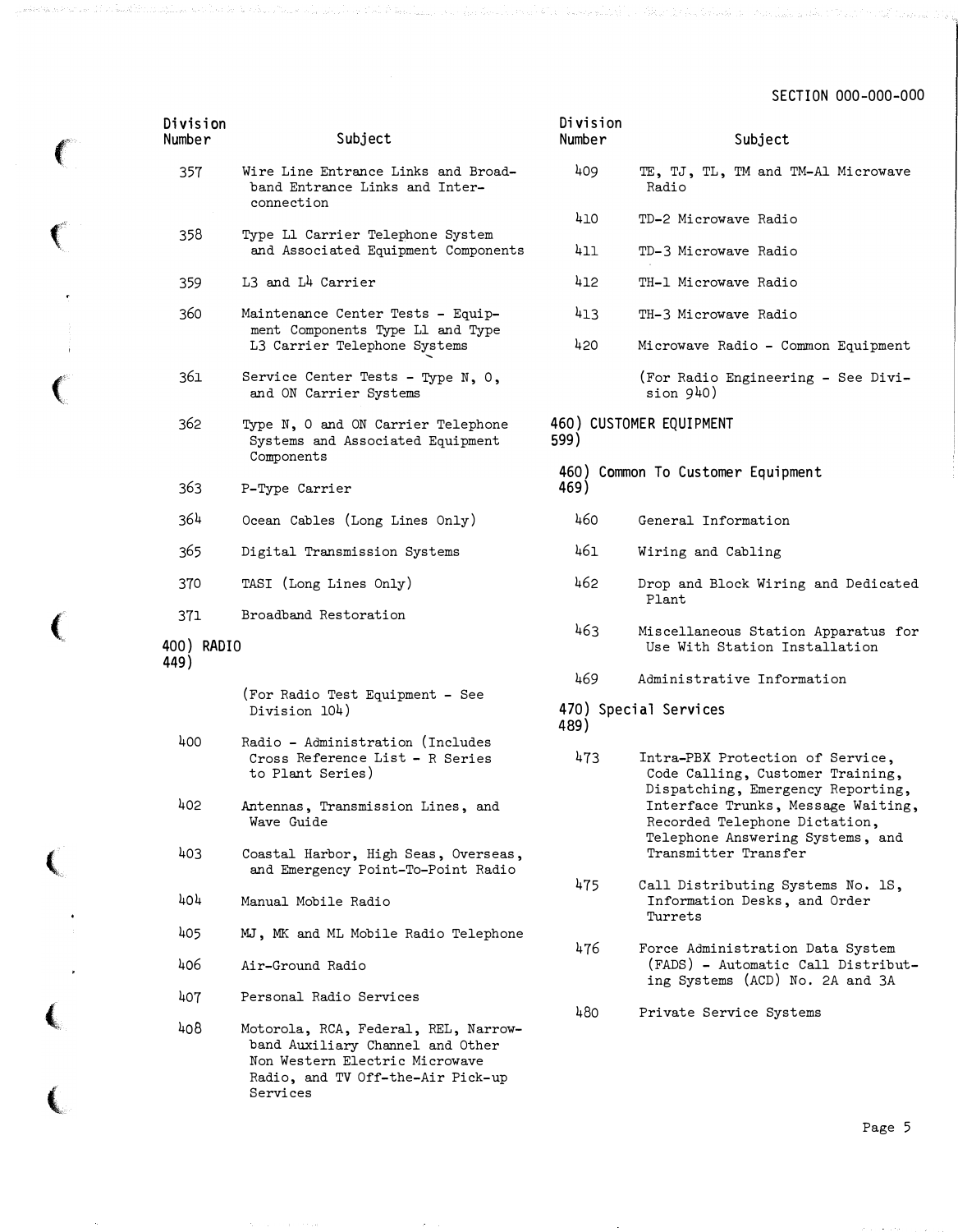| Division<br>Number | Subject                                                                                                                                         | Division<br>Number        | Subject                                                                                      |
|--------------------|-------------------------------------------------------------------------------------------------------------------------------------------------|---------------------------|----------------------------------------------------------------------------------------------|
| 529)               | 500) Station Equipment                                                                                                                          | 542                       | 701- and 711-Type PBX                                                                        |
| 500                | General Considerations for Station                                                                                                              | 543                       | 702A PBX                                                                                     |
|                    | Installations                                                                                                                                   | 546                       | 740-Type PBX                                                                                 |
| 501                | Station Set Components                                                                                                                          | 548                       | 750A PBX                                                                                     |
| 502                | Common Battery Station Sets                                                                                                                     | 550                       | 755A PBX                                                                                     |
| 503                | Modular Station Sets - Common<br>Battery                                                                                                        | 551                       | 756A, 757A, 758A, 758B, 758C, 761A,<br>and 761B PBX                                          |
| 504                | Selector Consoles, Telephone Con-<br>soles and Apparatus Units                                                                                  | 553                       | 800 Series PBX                                                                               |
| 506                | Coin Station Sets - Common Battery                                                                                                              | 589)                      | 570) Teletypewriter and Other Data Terminals                                                 |
| 508                | Booths, Shelves, Directories,<br>Mountings and Public Telephone<br>Signs                                                                        | 570                       | Teletypewriter General Information -<br>Miscellaneous Apparatus and Aux-<br>iliary Equipment |
| 510                | Station Sets and Coin Collectors -<br>Local Battery and Magneto                                                                                 | 571                       | Private Line Services                                                                        |
| 512                | Automatic Dialers, Station Keys,<br>Key Equipment, Interphone Systems,<br>Modular Units and Speakerphone<br>Systems                             | 572                       | $14$ , 15, 19 and 20 Type Teletype-<br>writers                                               |
|                    |                                                                                                                                                 | 573                       | 28 Type Teletypewriters                                                                      |
| 514                | Telephone Answering and Announcement                                                                                                            | 574                       | Teletypewriter 30 Series                                                                     |
|                    | Sets and Systems                                                                                                                                | 578                       | Miscellaneous Data Terminals                                                                 |
| 518                | Key Telephone Systems and Switching<br>Systems                                                                                                  | 579                       | Field Maintenance Practices                                                                  |
| 529                | Station Apparatus and Equipment                                                                                                                 | 580                       | Teletypewriter Switching Systems                                                             |
|                    | Intended Solely for Specially-<br>Engineered Lines - Not for General                                                                            | 581                       | Teletypewriter Selective Calling<br>Systems                                                  |
| 559)               | Telephone Use<br>530) Private Branch Exchanges                                                                                                  | 590) Data Systems<br>599) |                                                                                              |
| 534                | Sections Applying to More Than One                                                                                                              | 590                       | General Information                                                                          |
|                    | PBX Series - 500, 600, and 700<br>Series - Manual and Dial PBX                                                                                  | 591.                      | 100 Series Data Sets and Associated<br>Services                                              |
| 536                | 500 Series PBX                                                                                                                                  | 592                       | 200 Series Data Sets and Associated<br>Services                                              |
| 538                | 600 Series PBX                                                                                                                                  |                           |                                                                                              |
| 540                | Sections Applying to More Than One<br>700 Series PBX (Including Centrex<br>CU, Attendant Equipment for Cen-<br>trex CO, and TOUCH-TONE Calling) | 593                       | 300 Series Data Sets and Associated<br>Services                                              |
|                    |                                                                                                                                                 | 594                       | 400 Series Data Sets and Associated<br>Services                                              |
| 541                | 700C and 710C PBX                                                                                                                               |                           |                                                                                              |

 $\bar{\mathcal{A}}$ 

.. <�

 $\ddot{\phantom{a}}$ 

)' ).

,}

 $\epsilon$ 

,)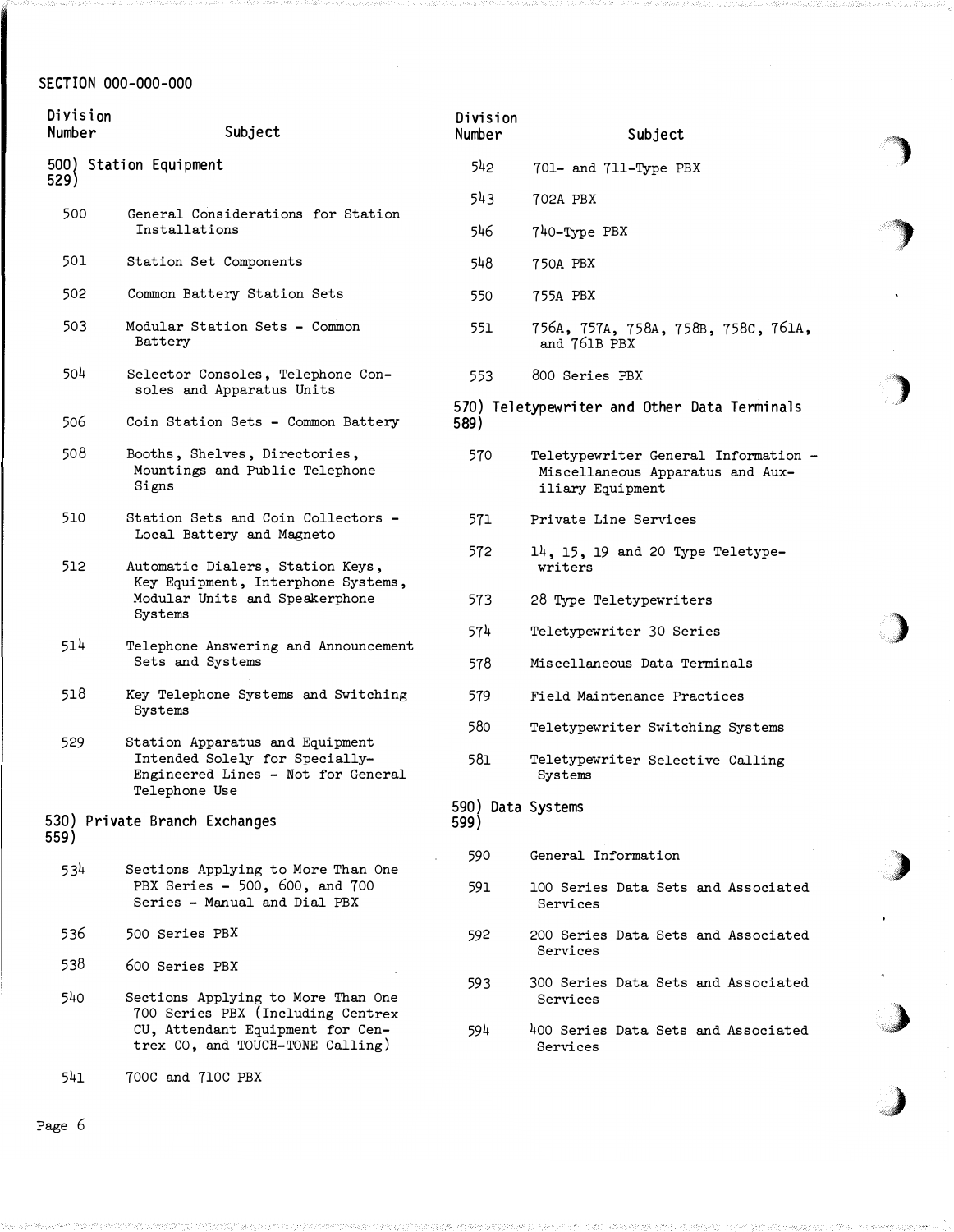| Division<br>Number         | Subject                                         | Division<br>Number | Subject                                                                          |
|----------------------------|-------------------------------------------------|--------------------|----------------------------------------------------------------------------------|
| 599)                       | 590) Data Systems (Cont'd)                      | 642                | Dedicated Plant                                                                  |
| 595                        | Digital Data Systems                            | 643                | Coil and Capacitor Cases and -<br>Apparatus Cases for Inductors -<br>and Filters |
| 596                        | 600 Series Data Sets and Associated<br>Services | 649                | Construction Equipment, (Outside                                                 |
| 598                        | 800 Series Auxiliary Equipment                  |                    | Plant)                                                                           |
| 620) OUTSIDE PLANT<br>649) |                                                 | 157                | Also see Divisions, 010, 075, 081, 106 and                                       |
| 620                        | Outside Plant, General                          | 669)               | 660) TEST CENTER OPERATION                                                       |
| 621                        | Pole Lines                                      | 660                | Test Center Operation                                                            |
| 622                        | Conduit, Manholes and Cable Vaults              | 662                | Cable and Local Test Desks and<br>Local Test Cabinets                            |
| 623<br>624                 | Open Wire<br>Multiple Wire                      | 664                | Test Boards for other than<br>Special Services                                   |
| 626                        | Cable and Coil Cases, General<br>Information    | 666                | No. 2 and No. 9B Telegraph Service-<br>boards, No. 9 Telegraph Testboard,        |
| 627                        | Aerial, Block and House Cable                   |                    | Testboards and Test Positions for<br>Special Services                            |
| 628                        | Underground Cable                               | 667                | Switched Maintenance Access<br>Systems (SMAS)                                    |
| 629                        | Buried Plant                                    | 668                |                                                                                  |
| 630                        | Submarine Cable                                 |                    | Data Test Centers                                                                |
| 631                        | Cable Terminals                                 | 689)               | 680) PLANT ASSIGNMENT                                                            |
| 632                        | Cable Splicing                                  | 680                | Customer Plant                                                                   |
| 633                        | Splice Closures                                 | 682                | Trunk Plant and Special Services                                                 |
| 634                        | Electrical Cable Testing and<br>Identification  | 729)               | 720) MOTOR VEHICLES                                                              |
| 635                        | Electrolysis, (Outside Plant)                   | 720                | Motor Vehicles and Construction                                                  |
| 636                        | Main Frame Terminations and<br>Connectors       | 740) SUPPLIES      | Apparatus                                                                        |
| 637                        | Cable Pressure Systems                          | 749)               |                                                                                  |
| 638                        | Electrical Protection & Bonding                 | 740                | General Information                                                              |
| 639                        | Concentrators, (Outside Plant)                  | 741                | Supporting Functions                                                             |
| 640                        | Outside Plant - Carrier Apparatus               | 742                | Supply Controls                                                                  |
| 641                        | Closed Circuit TV                               | 743                | Supply Ordering and Computer<br>Controls                                         |

 $\big($ 

 $\left($ 

 $\big($ 

 $\big($ 

 $\overline{\mathbf{C}}$ 

 $\overline{\mathbf{C}}$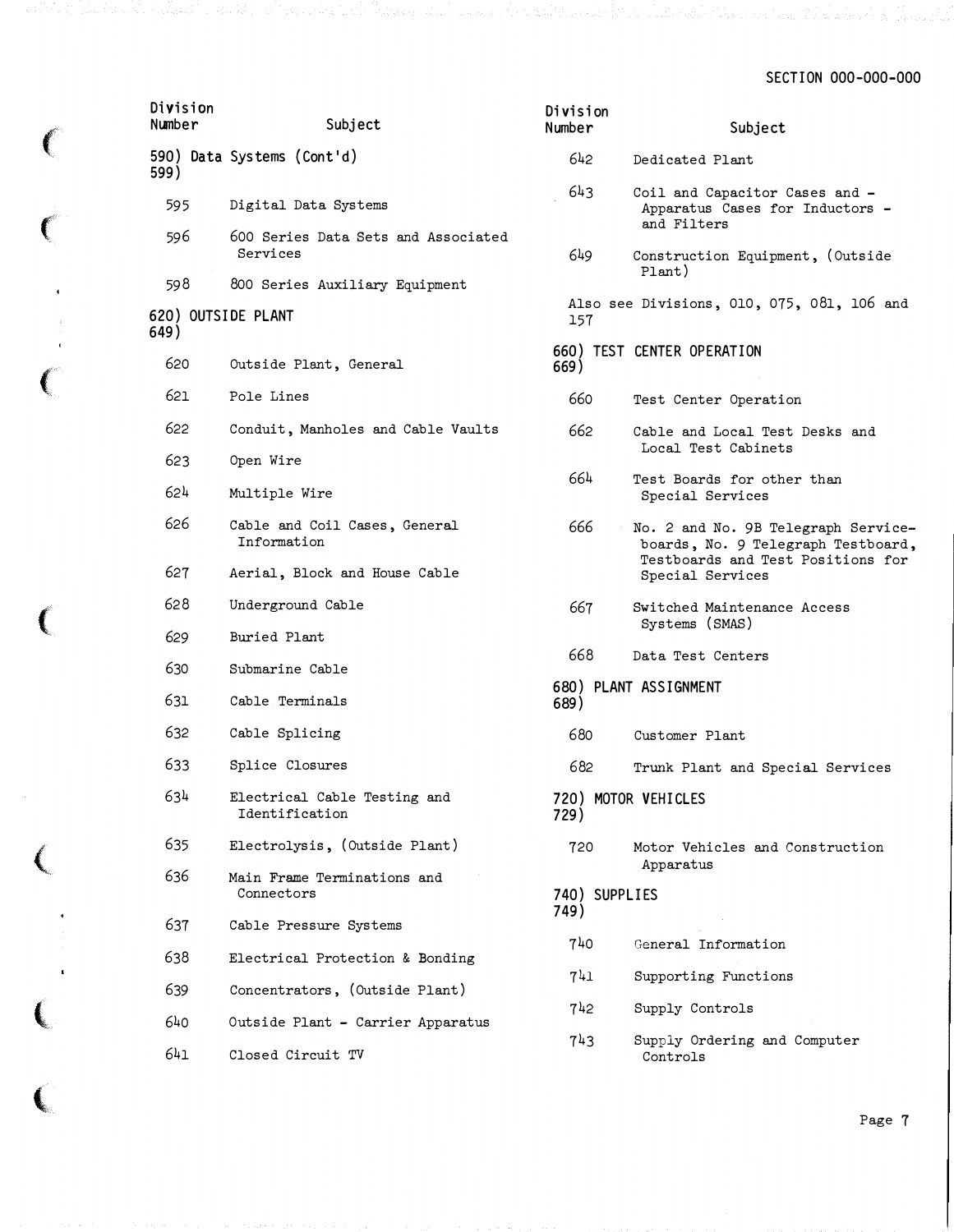| Division<br>Number     | Subject                                                                                                                                                                    | Division<br>Number | Subject                                             |
|------------------------|----------------------------------------------------------------------------------------------------------------------------------------------------------------------------|--------------------|-----------------------------------------------------|
|                        | 740) Supplies (Cont'd)                                                                                                                                                     | 807                | Data Systems                                        |
| 749)                   |                                                                                                                                                                            | 809                | Private Branch Exchange Systems                     |
| 744                    | Distribution                                                                                                                                                               | 811                | Private Service Systems                             |
| 745                    | Material Returns                                                                                                                                                           | 812                | Station Systems                                     |
| 746                    | Supply Functions - Miscellaneous                                                                                                                                           | 814                | Step-by-Step Systems                                |
| 759)                   | 750) BUSINESS INFORMATION SYSTEMS                                                                                                                                          | 815                | Panel Systems                                       |
| $*750$                 | General                                                                                                                                                                    | 816                | No. 1 Crossbar Systems                              |
| *751                   | Common Language                                                                                                                                                            | 817                | Tandem Crossbar Systems                             |
| *754                   | Directory                                                                                                                                                                  | 818                | No. 4 Type Toll Switching Systems                   |
| *756                   | Trunks and Special Services                                                                                                                                                | 819                | No. 5 Crossbar System                               |
| *759                   | Time Share Programs                                                                                                                                                        | 820                | No. 1 and No. 2 Electronic Switch-<br>ing Systems   |
| 760) BUILDINGS<br>779) |                                                                                                                                                                            | 821                | Traffic Service Systems                             |
| 760                    | Building Engineering                                                                                                                                                       | 822                | Traffic Management Systems                          |
| 770                    | Building Operation                                                                                                                                                         | 823                | No. 101 Electronic Switching<br>System              |
| 789)                   | *780) ENGINEERING PLANNING                                                                                                                                                 | 889)               | 850) TRANSMISSION ENGINEERING AND<br>DATA           |
| $*781$                 | Technical Long Range Planning                                                                                                                                              | 851                | Special Services                                    |
|                        | *790) EQUIPMENT ENGINEERING ADMINISTRATION                                                                                                                                 | 852                | Exchange Area Transmission                          |
|                        | 795) COMMON LANGUAGE                                                                                                                                                       | 853                | Toll Transmission                                   |
| *795                   | Location, Equipment, and Circuit<br>Identification                                                                                                                         | 854                | Telephone Repeaters                                 |
|                        | 800) EQUIPMENT DESIGN AND GENERAL EQUIPMENT                                                                                                                                | 855                | Carrier Engineering                                 |
| 839) REQUIREMENTS      |                                                                                                                                                                            | 857                | Program and Television Engineering                  |
| 800                    | Cross Reference Lists, Administra-<br>tive Information, General Equip-<br>ment Requirements for Installation<br>and Manufacturing, and General<br>Performance Requirements | 859                | Signal Transmission - Engineering<br>Considerations |
|                        |                                                                                                                                                                            | 860                | PICTUREPHONE Service Transmission<br>Engineering    |
| 801                    | Common Systems                                                                                                                                                             | 870                | Noise Engineering                                   |
| 802                    | Power Systems                                                                                                                                                              | 874                | Supply Systems Data                                 |
| 804                    | Toll Systems                                                                                                                                                               | 876                | Protection Practices                                |
| 806                    | Radio Systems and Television Systems                                                                                                                                       | 877                | Corrosion Practices                                 |
|                        |                                                                                                                                                                            | 886                | Digital Data Systems                                |

)

)

'')

�>

)

,,)

 $\lambda$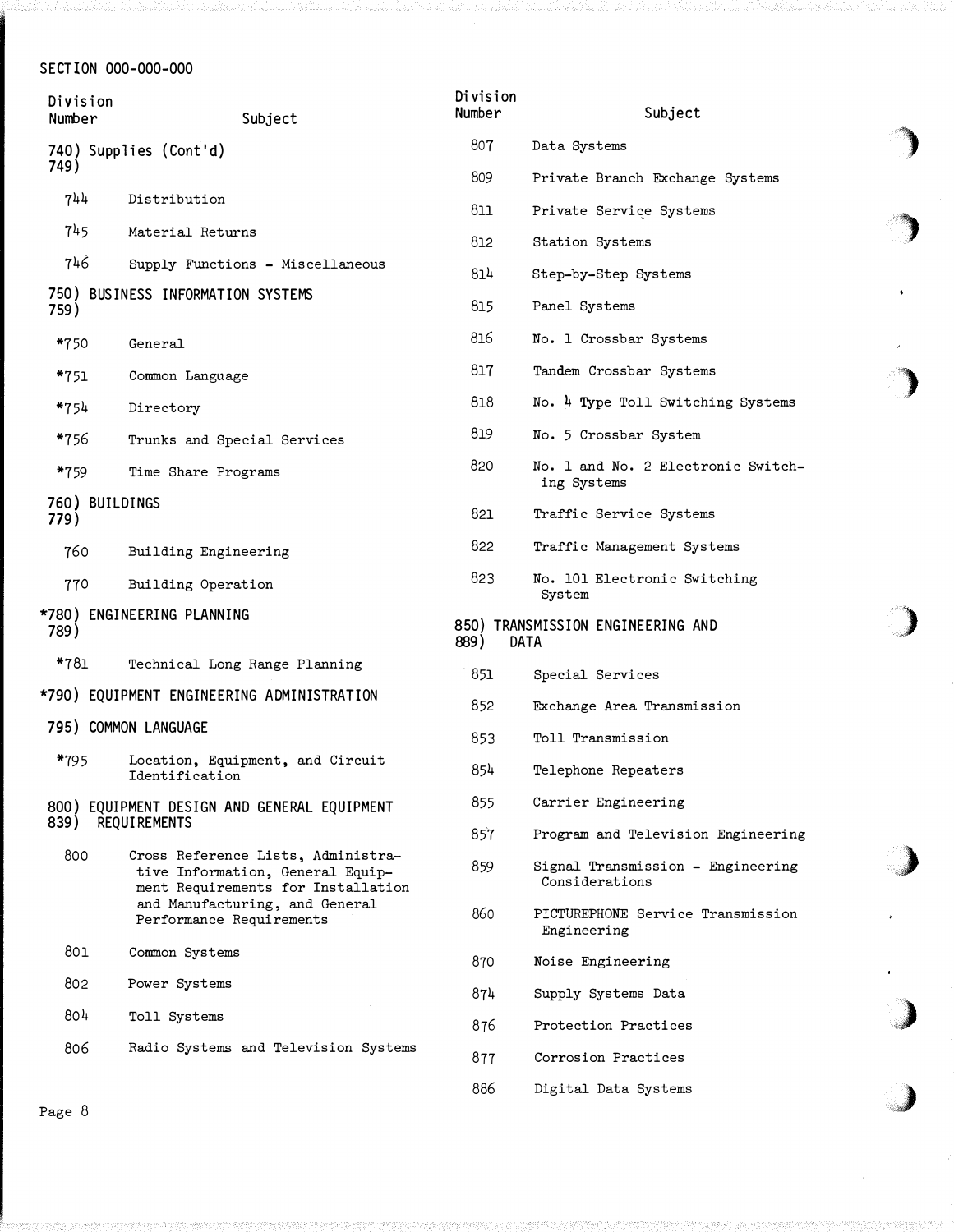| Division<br>Number | Subject                                                 | Division<br>Number | Subject                                                                               |
|--------------------|---------------------------------------------------------|--------------------|---------------------------------------------------------------------------------------|
|                    | 900) OUTSIDE PLANT ENGINEERING                          | 960                | Crossbar Tandem Offices                                                               |
| 939)               |                                                         | 964                | No. 4 Toll Switching System                                                           |
| *900               | General                                                 | 966                | Electronic Switching Systems                                                          |
| *901               | Facility Planning - Study Methods<br>and Tools          | 968                | No. 1 Accounting Center                                                               |
| *902               | Facility Planning - Applied Trans-<br>mission           | 969                | Outside Plant Systems Design                                                          |
| *915               | Facility Design - Systems                               | 970                | Transmission Systems                                                                  |
|                    |                                                         | 972                | Teletypewriter and Data Systems                                                       |
| *916               | Facility Design - Feeder Facilities                     | 975                | Signaling Systems                                                                     |
| *917               | Facility Design - Distribution<br>Facilities            | 980                | Special Services Systems                                                              |
| *918               | Facility Design - Applied Protection                    | 981                | Equipment On Customers' Premises<br>(Special Services and Private<br>Branch Exchange) |
| *919               | Facility Design - Structure                             |                    |                                                                                       |
| *920               | Facility Design - Trunk Facilities                      | 982                | Private Service Systems                                                               |
| *928               | Facility Support - Engineering<br>Support Functions     | 984                | Traffic Service and Traffic Manage-<br>ment Systems                                   |
| *929               | Facility Support - Plant Operation<br>Support Functions |                    |                                                                                       |
| *930               | Facility Support - Maintenance and<br>Upkeep            |                    |                                                                                       |
| *935               | Management - Organization                               |                    |                                                                                       |
| *936               | Management - Controlling                                |                    |                                                                                       |
| *937               | Management - Coordination                               |                    |                                                                                       |
| 944)               | 940) RADIO ENGINEERING                                  |                    |                                                                                       |
| 940                | Radio Engineering                                       |                    |                                                                                       |
| 989)               | 950) GENERAL DESCRIPTIVE INFORMATION                    |                    |                                                                                       |
| 951                | Equipment Common to More Than One<br>Type of System     |                    |                                                                                       |
| 953                | Switchboards, Desks and Associated<br>Equipment         |                    |                                                                                       |
| 955                | Step-By-Step and Community Dial<br>Offices              |                    |                                                                                       |
| 957                | No. 1 Crossbar Offices                                  |                    |                                                                                       |
| 958                | No. 5 Crossbar Offices                                  |                    |                                                                                       |

 $\left($ 

เพียงเจ้าเขารถ เมืองเดิร์เขากับ อโมร์ มีจะไป

 $\left($ 

 $\sim$   $\epsilon$ 

 $\epsilon$ 

(

 $\big($ 

l '\

 $\left($